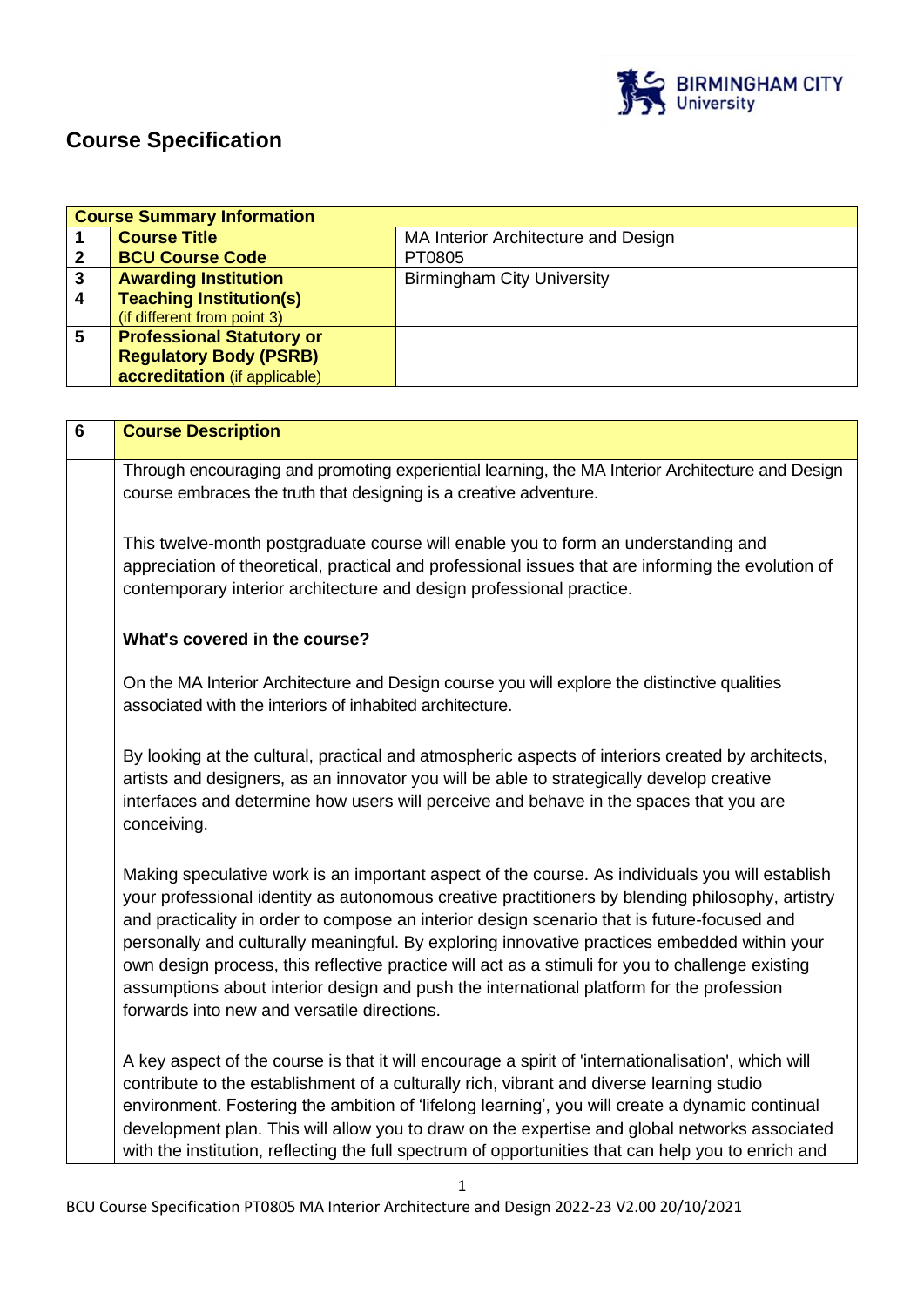

nurture your career. Previous postgraduate students on the course have been employed at leading international architectural practices as architects, interior designers, or as design lecturers in further and higher education institutions, with the pathway to postgraduate Doctoral PhD study also opened up as a result.

|    | <b>Course Awards</b>                                              |              |                |
|----|-------------------------------------------------------------------|--------------|----------------|
| 7a | <b>Name of Final Award</b>                                        | <b>Level</b> | <b>Credits</b> |
|    |                                                                   |              | <b>Awarded</b> |
|    | Master of Arts Interior Architecture and Design                   |              | 180            |
|    | Master of Arts Interior Architecture and Design with Professional |              | 240            |
|    | Placement                                                         |              |                |
| 7b | <b>Exit Awards and Credits Awarded</b>                            |              |                |
|    | Postgraduate Certificate Interior Architecture and Design         |              | 60             |
|    | Postgraduate Diploma Interior Architecture and Design             |              | 120            |

| <b>Derogation from the University Regulations</b> |
|---------------------------------------------------|
| Not applicable                                    |

| 9                       | <b>Delivery Patterns</b>    |                          |           |  |
|-------------------------|-----------------------------|--------------------------|-----------|--|
| <b>Mode(s) of Study</b> | <b>Location(s) of Study</b> | <b>Duration of Study</b> | Code(s)   |  |
| Full Time               | <b>City Centre</b>          | vear                     | PT0805    |  |
| Full Time 'with         | City Centre (and            | 18 Months                | PT1466-01 |  |
| Professional            | placement provider)         |                          |           |  |
| Placement'              |                             |                          |           |  |

### **10 Entry Requirements**

The admission requirements for this course are stated on the course page of the BCU website at [https://www.bcu.ac.uk/.](https://www.bcu.ac.uk/)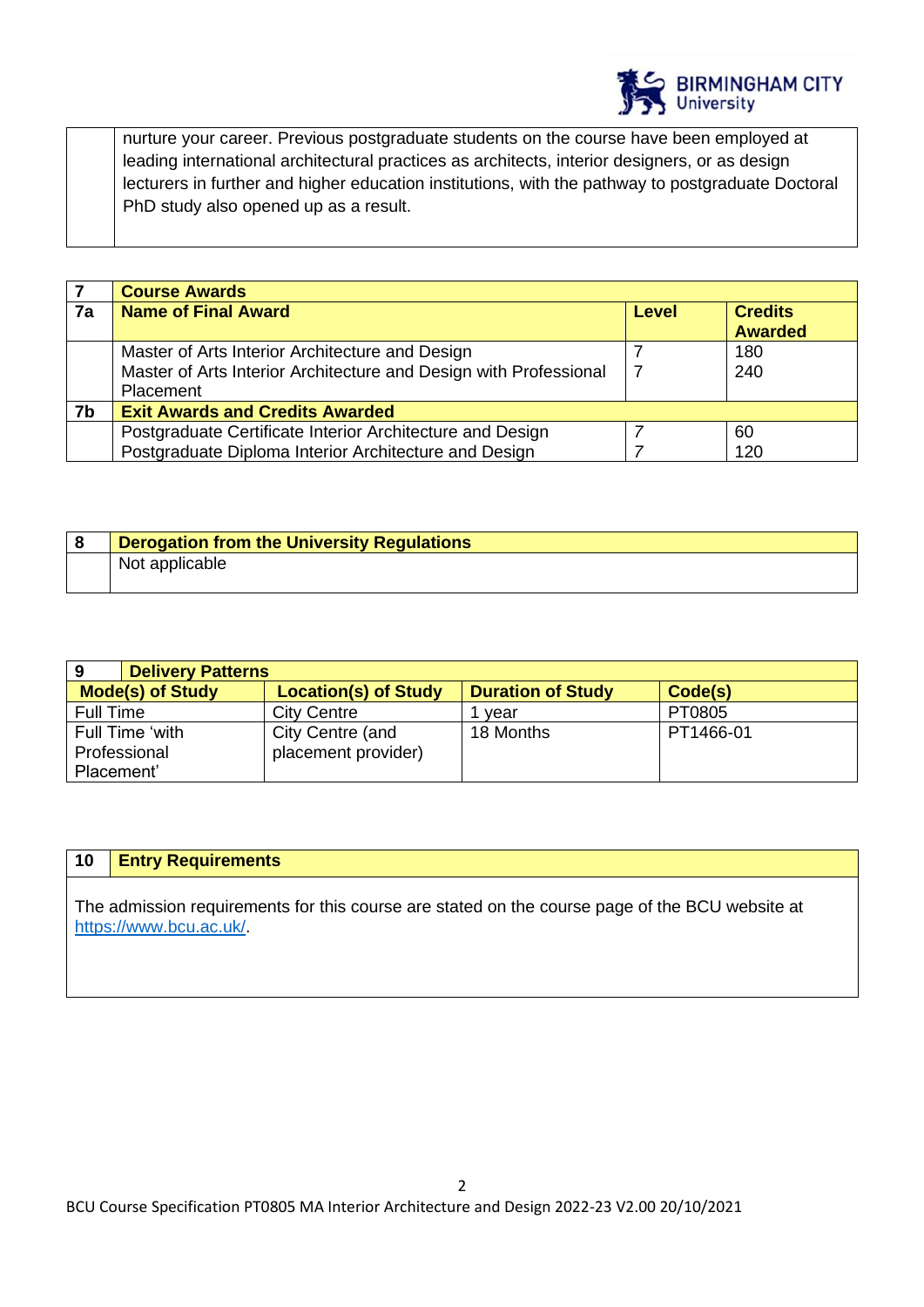

| 11                      | <b>Course Learning Outcomes</b>                                                                                                                                                                                                               |  |  |
|-------------------------|-----------------------------------------------------------------------------------------------------------------------------------------------------------------------------------------------------------------------------------------------|--|--|
|                         | <b>Knowledge and Understanding</b>                                                                                                                                                                                                            |  |  |
|                         |                                                                                                                                                                                                                                               |  |  |
| $\mathbf{1}$            | Evaluate evidence, arguments and assumptions in order to make and present sound judgments<br>within a structured discourse relating to interior architectural culture, theory and design sector.                                              |  |  |
| $\overline{2}$          | Apply knowledge of the global context of the Interior Architect and the construction industry, and<br>the professional qualities needed for decision making in complex and unpredictable<br>circumstances.                                    |  |  |
| $\mathbf{3}$            | Understand how knowledge is advanced through research to produce clear, logically argued<br>and original written work relating to the creative systems that act as drivers in interior<br>architectural culture, theory and design processes. |  |  |
|                         | <b>Cognitive and Intellectual Skills</b>                                                                                                                                                                                                      |  |  |
| $\overline{\mathbf{4}}$ | Generate design proposals using understanding of a body of knowledge, some at the current<br>boundaries of professional practice and the academic discipline of interior architecture and<br>design.                                          |  |  |
| 5                       | Evaluate how designers operate in a studio context, in order to establish learning cultures that<br>test design reasoning and processes.                                                                                                      |  |  |
| 6                       | Synthesise interior design literacy skills to explain interior architecture and design thinking,<br>processes and proposals.                                                                                                                  |  |  |
|                         | <b>Practical and Professional Skills</b>                                                                                                                                                                                                      |  |  |
| $\overline{\mathbf{7}}$ | Determine own strategic 'Praxis; becoming the designer that owns their own approach, practice<br>and process.                                                                                                                                 |  |  |
| 8                       | Apply a range of communication methods and media to present creative explorations and<br>interior architecture and design proposals clearly and effectively to distinct audiences.                                                            |  |  |
| $\boldsymbol{9}$        | Make appropriate judgements and decisions in complex and unpredictable circumstances.                                                                                                                                                         |  |  |
|                         | <b>Key Transferable Skills</b>                                                                                                                                                                                                                |  |  |
| 10                      | Operate independently or collaboratively to identify individual learning needs and understand the<br>personal responsibility required to prepare for employment as a creative design practitioner.                                            |  |  |
| 11                      | Communicate to a variety of audiences using appropriate methods and media                                                                                                                                                                     |  |  |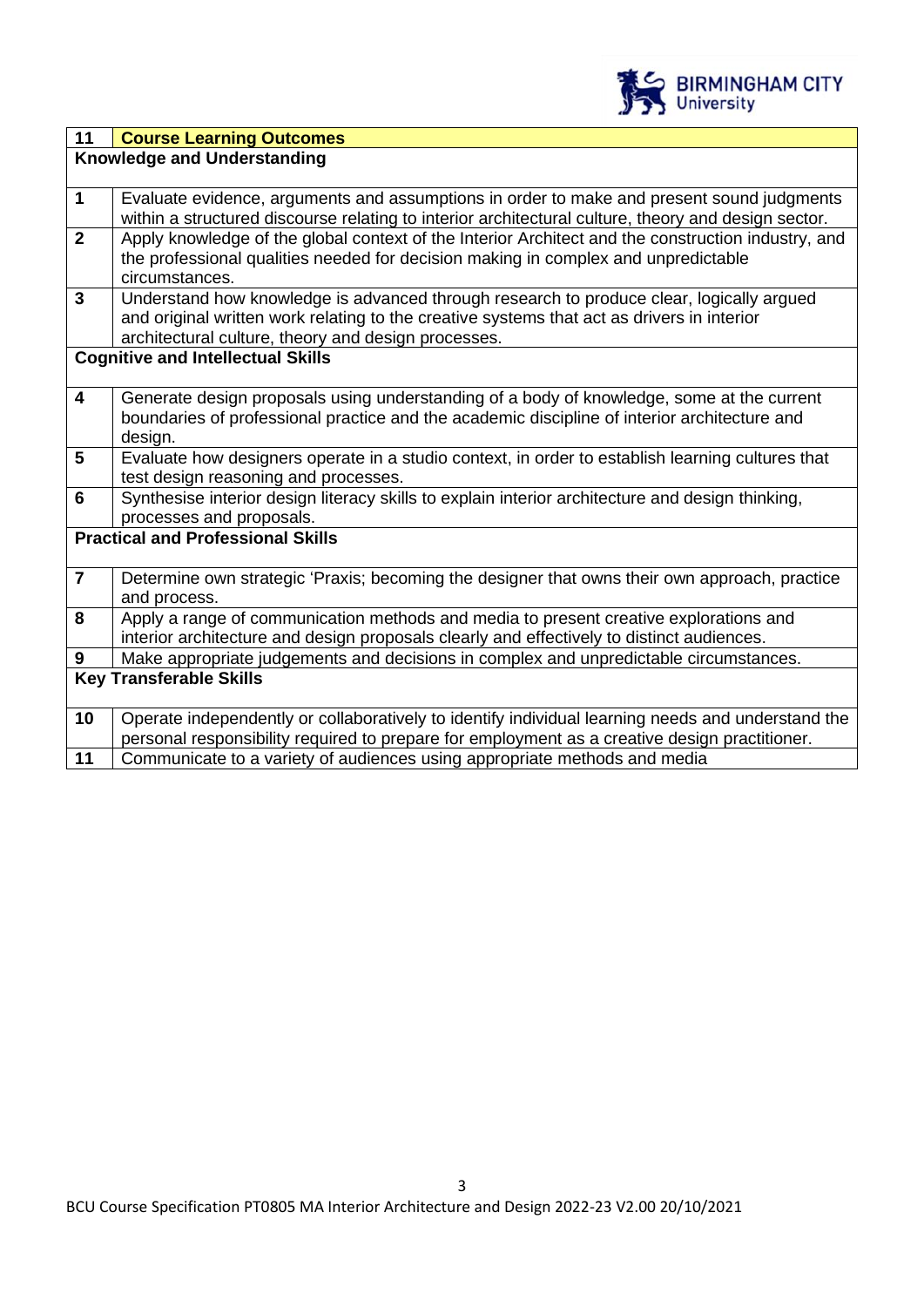

| <b>Module Code</b>                     | <b>Module Name</b>                                                                                                                                                                                                                | <b>Credit Value</b> |
|----------------------------------------|-----------------------------------------------------------------------------------------------------------------------------------------------------------------------------------------------------------------------------------|---------------------|
| <b>ARC7445</b>                         | <b>Design Systems</b>                                                                                                                                                                                                             | 40                  |
| <b>ARC7443</b>                         | <b>Appreciative Design Inquiry</b>                                                                                                                                                                                                | 40                  |
| <b>ADM7000</b>                         | <b>Major Project</b>                                                                                                                                                                                                              | 60                  |
|                                        |                                                                                                                                                                                                                                   |                     |
| <b>ARC7444</b>                         | <b>Design Cultures</b><br>In order to complete this course a student must successfully complete at least the                                                                                                                      | 20                  |
| <b>Module Code</b>                     | <b>Module Name</b>                                                                                                                                                                                                                | <b>Credit Value</b> |
| <b>ARC7459</b>                         | Co-LAB (Live Project PG):                                                                                                                                                                                                         | 20                  |
| following OPTIONAL module.<br>Level 6: | In order to qualify for the award of MA Interior Architecture and Design with Professional<br>Placement, a student must successfully complete all of the Level 7 modules listed above<br>as well as the following Level 6 module: |                     |
| <b>Module Code</b>                     | <b>Module Name</b>                                                                                                                                                                                                                | <b>Credit Value</b> |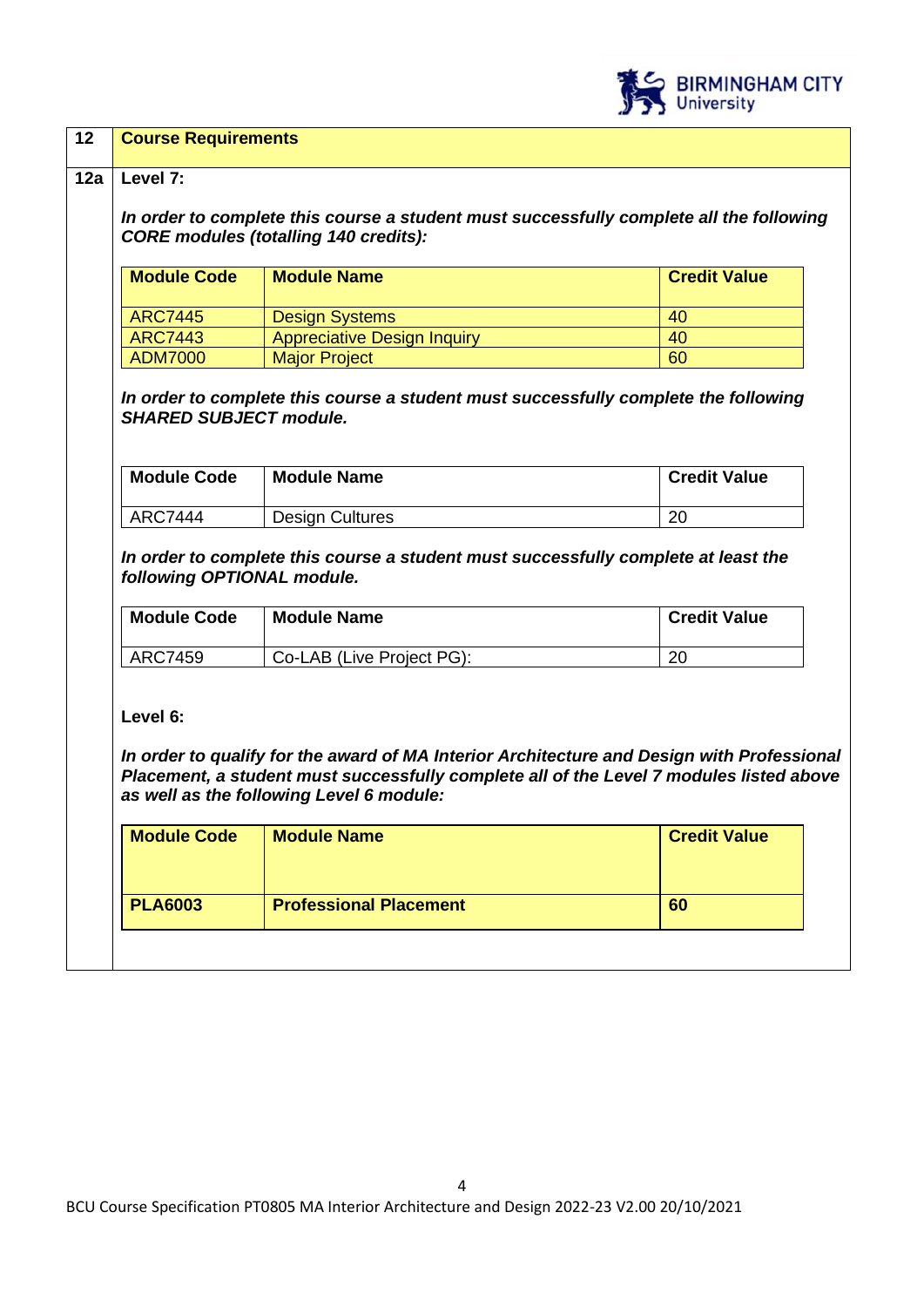#### **12b Structure Diagram**



| Period: Trimester 1                                                                                                                                                                                                                              |                                                                        |  |  |
|--------------------------------------------------------------------------------------------------------------------------------------------------------------------------------------------------------------------------------------------------|------------------------------------------------------------------------|--|--|
|                                                                                                                                                                                                                                                  |                                                                        |  |  |
|                                                                                                                                                                                                                                                  | On Exit with these Credits you get the Award: Postgraduate Certificate |  |  |
| Value: 60 Credits                                                                                                                                                                                                                                |                                                                        |  |  |
| This initial stage tackles the context and current conditions that are affecting the Interior Architecture and Design<br>Industry Sector and the impact that this is having on design - commissions, concepts, constraints and<br>communication. |                                                                        |  |  |
| *** Course Module<br>*** Subject Module                                                                                                                                                                                                          |                                                                        |  |  |
| <b>Design Cultures</b>                                                                                                                                                                                                                           | <b>Design Systems</b>                                                  |  |  |
| 20 Credits                                                                                                                                                                                                                                       | 40 Credits                                                             |  |  |
| Period of Reflection, Analysis and Evaluation – Personal Development Planning                                                                                                                                                                    |                                                                        |  |  |

| Period: Trimester 2                                                                                                                                                                                      |                                    |  |  |
|----------------------------------------------------------------------------------------------------------------------------------------------------------------------------------------------------------|------------------------------------|--|--|
| On Exit with these Credits you get the Award: Postgraduate Diploma                                                                                                                                       |                                    |  |  |
| Value: 60 Credits                                                                                                                                                                                        |                                    |  |  |
| The second stage in the year tackles the way that creative and commercial design processes can elevate interior<br>design facilities and spaces to new levels of experience, performance and perception. |                                    |  |  |
| *** Subject - 'Optional' Module                                                                                                                                                                          | *** Course Module                  |  |  |
| Co.LAB<br>(Live Project – PG)                                                                                                                                                                            | <b>Appreciative Design Inquiry</b> |  |  |
| 20 Credits                                                                                                                                                                                               | 40 Credits                         |  |  |

Period of Reflection, Analysis and Evaluation – Personal Development Planning

### **Period: Trimester 3**

On Exit with these Credits you get the Award: Master of Arts

**Value: 60 Credits**

This final stage in the year allows students to determine a self-generated Signature Brief - a creative interior design project tailored to suit the unique skills, interests and professional or academic aspirations of the MA student.

\*\*\* Standard Module

### **Final Major Project**

60 Credits

Period of Reflection, Analysis and Evaluation – Personal Development Planning